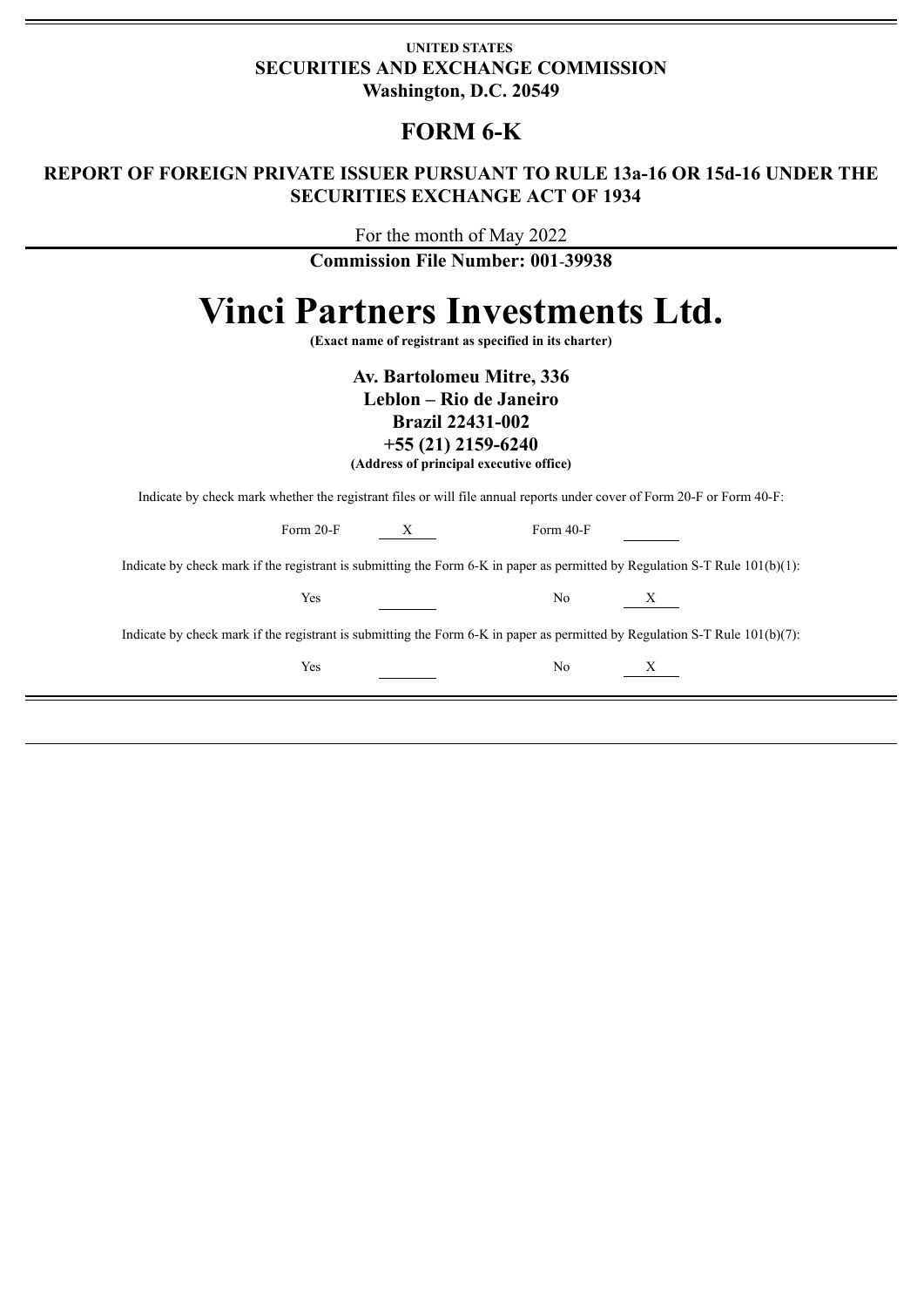#### **TABLE OF CONTENTS**

### **EXHIBIT**

99.1 Press release dated May 20, 2022 – Vinci Partners Publishes its First ESG Report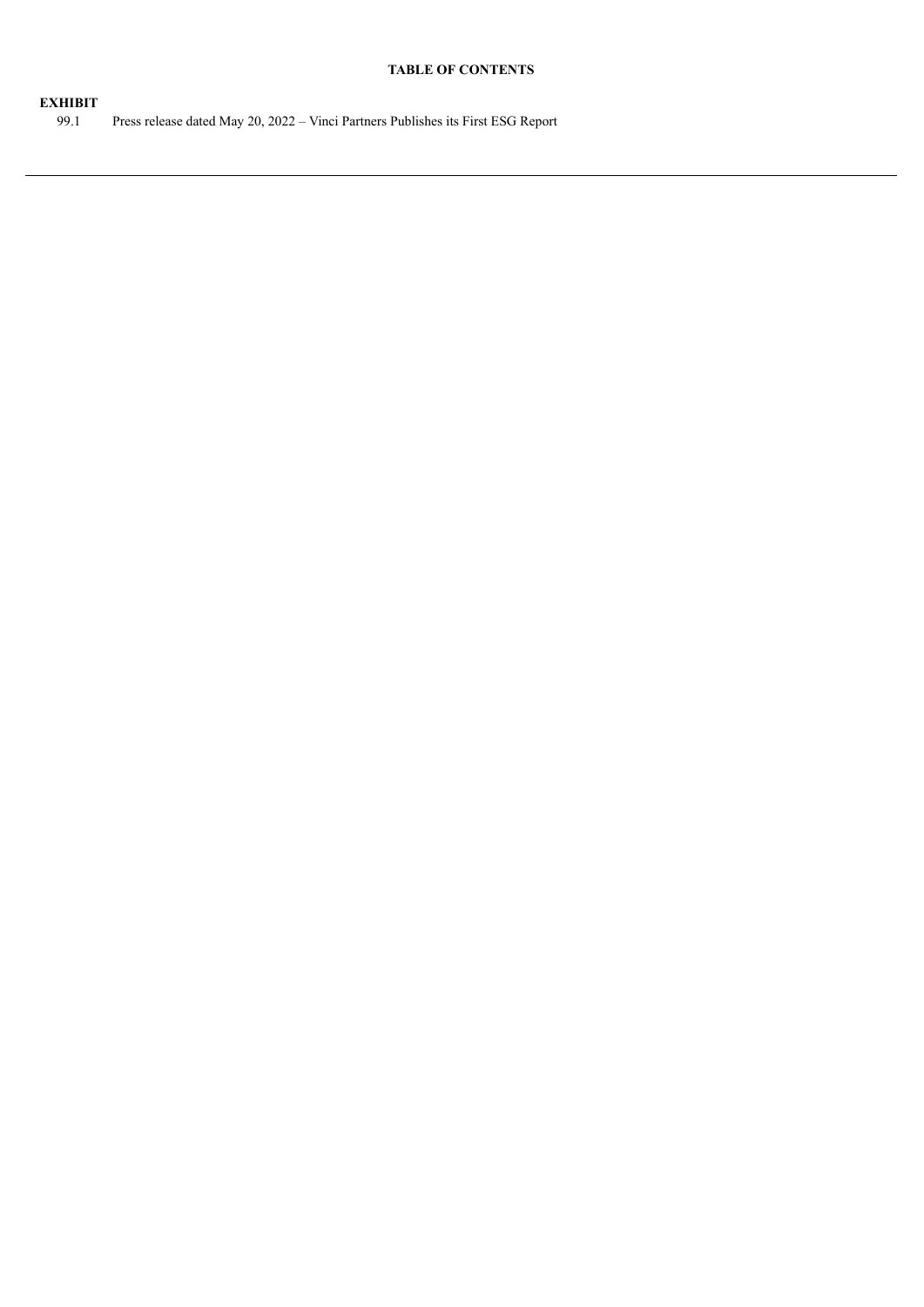#### **SIGNATURE**

Pursuant to the requirements of the Securities Exchange Act of 1934, the registrant has duly caused this report to be signed on its behalf by the undersigned, thereunto duly authorized.

#### **Vinci Partners Investments Ltd.**

By: /s/ Sergio Passos Ribeiro

Name: Sergio Passos Ribeiro Title: Chief Financial Officer

Date: May 20, 2022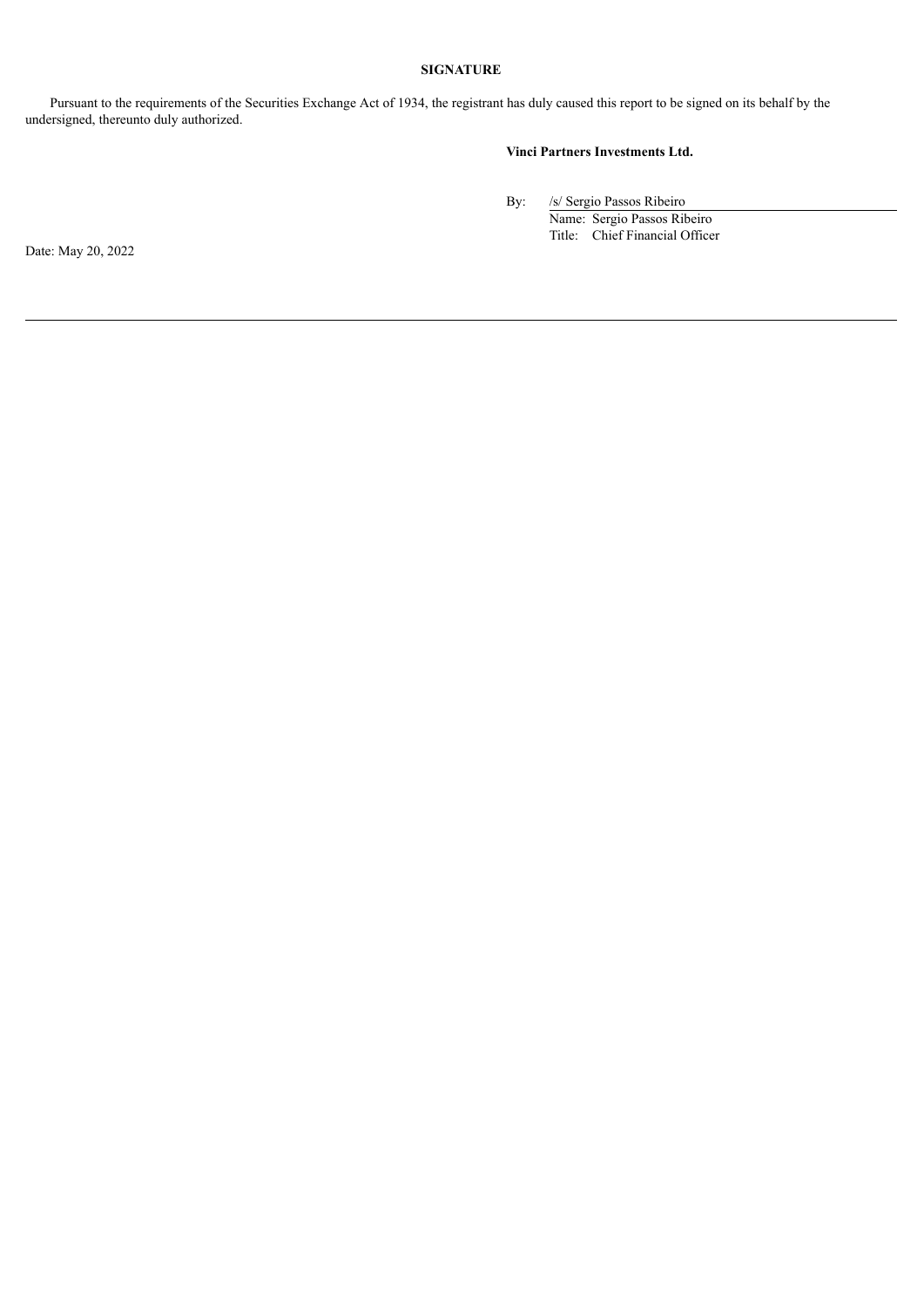

# **VINCI PARTNERS PUBLISHES ITS FIRST ESG REPORT**

Rio de Janeiro, May 20, 2022 -- Vinci Partners Investments Ltd. (NASDAQ: VINP) ("Vinci Partners", "we", "the Company", "us" or "our"), the controlling company of a leading alternative investment platform in Brazil, aligned with its continuous efforts towards governance's best practices, announced today the release of its annual Environmental, Social & Governance ("ESG") report.

This is the first ESG Report written by Vinci Partners, referring to the year 2021. The document was prepared based on Global Reporting Initiative (GRI) standards, in the Essential option, and follows the best practices of transparency, management and information disclosure to the market.

"Among the important actions on this issue, I highlight the establishment of the "ESG Forum – Vinci's Invested Companies" to bring the agenda to the companies in our portfolio," said Sonia Consiglio, Director and ESG Committee President for Vinci Partners. "Personally, my acceptance to lead this agenda through the Board and the ESG Committee was very natural, as we share the same value and willingness to make a difference through influencing and interacting with our stakeholders."

Roberto Leuzinger, partner, CHRO and ESG Head for Vinci Partners, said, "While our business model and practices demonstrate alignment with the ESG agenda in our investment process, the historic return over the years proves that this dedication does not change our commitment to delivering consistent results linked to risk management".

To access Vinci Partners' 2021 ESG Report, please visit the ESG section of the Company's Investor Relations website at: https://ir.vincipartners.com/governance/esg-reports.

#### **About Vinci Partners**

Vinci Partners is a leading alternative investment platform in Brazil, established in 2009. Vinci Partners' business segments include private equity, public equities, real estate, credit, infrastructure, hedge funds, and investment products and solutions, each managed by dedicated investment teams with an independent investment committee and decision-making process. We also have a financial advisory business, focusing mostly on pre-initial public offering, or pre-IPO, and merger and acquisition, or M&A, advisory services for Brazilian middle-market companies.

#### **Forward-Looking Statements**

This press release contains forward-looking statements that can be identified by the use of words such as "anticipate," "believe," "could," "expect," "should," "plan," "intend," "estimate" and "potential," among others. By their nature, forward-looking statements are necessarily subject to a high degree of uncertainty and involve known and unknown risks, uncertainties, assumptions and other factors because they relate to events and depend on circumstances that will occur in the future whether or not outside of our control. Such factors may cause actual results, performance or developments to differ materially from those expressed or implied by such forward-looking statements and there can be no assurance that such forward-looking statements will prove to be correct. The forward-looking statements included herein speak only as at the date of this press release and we do not undertake any obligation to update these forwardlooking statements. Past performance does not guarantee or predict future performance. Moreover, neither we nor our affiliates, officers, employees and agents undertake any obligation to review, update or confirm